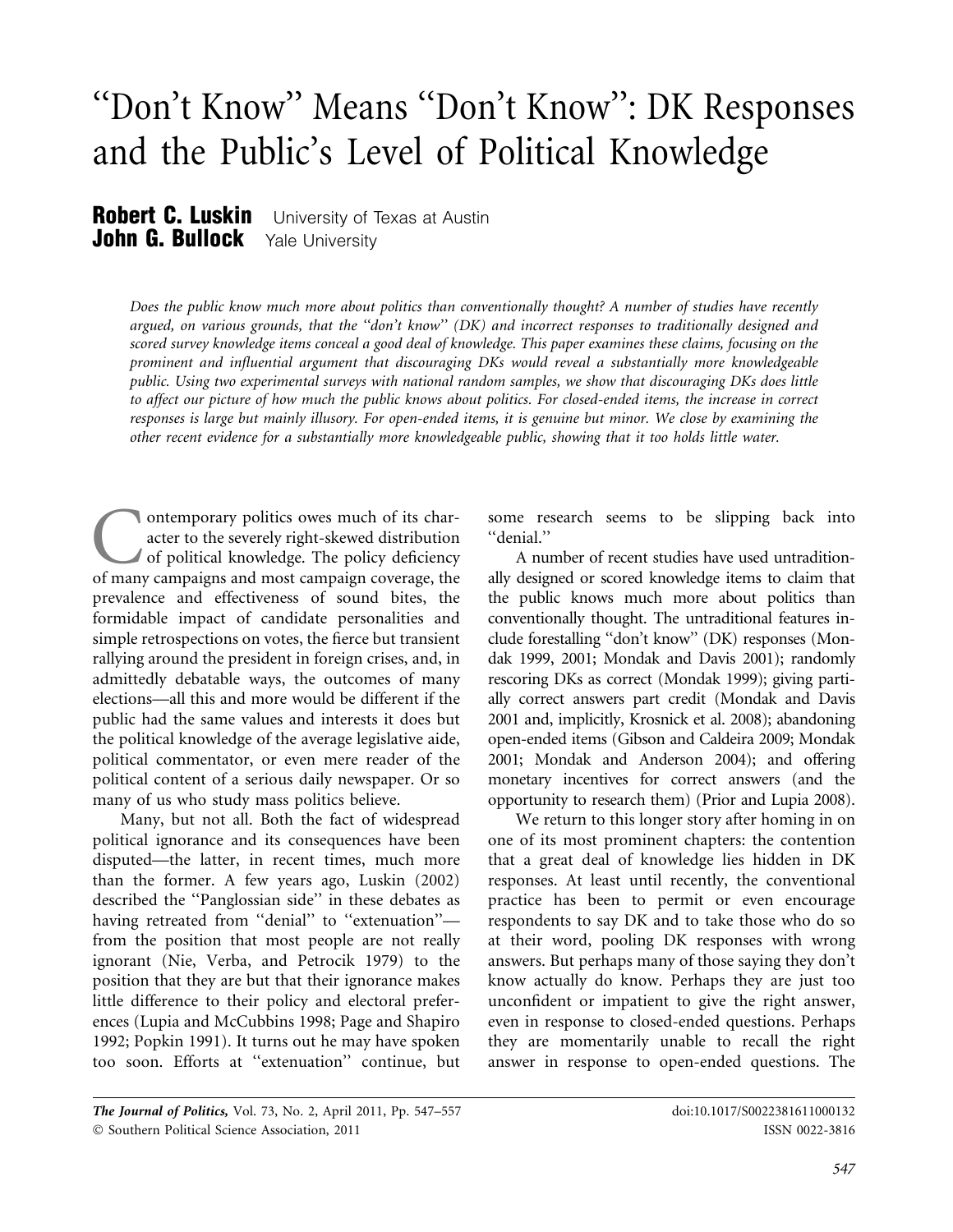result, on this view, is a chronic undercount of the percentage knowing the answer.

Thus Mondak (1999, 2001; Mondak and Anderson 2004; Mondak and Davis 2001) advocates changes in the traditional design and scoring of knowledge items. On the first count, he recommends discouraging DKs—urging respondents who think they don't know to guess, and then, if they still say DK, asking them again. On the second, he recommends randomly rescoring some DKs (to closed-ended items) as correct as a way of simulating the heightened guessing from discouraging DKs.

We have addressed the scoring recommendation elsewhere (Luskin and Bullock 2005); here we focus on design. The issue is particularly important because it is not something the secondary analyst has any choice about. The scoring can be fiddled with, but the questions are what they are. The American National Election Studies (ANES) adopted a version of Mondak's DK-discouraging format for a random third of its sample for four of its open-ended knowledge items in 2000 and has continued using it for some of its open-ended knowledge items ever since.

Our evidence comes from two survey experiments, both on national random samples. One, conducted through Time-Sharing Experiments in the Social Sciences (TESS), included DK-discouraging, -neutral, and -encouraging versions of open-ended knowledge items; the other, embedded in the 2000 ANES, included DK-discouraging and -neutral versions of open-ended ones. In both cases, discouraging DKs produces more correct answers, but, as we expect and show, the magnitude and legitimacy of the increase (the extent to which it actually reflects previously hidden knowledge) varies by format. For closed-ended items, the increase is large but consists mainly of lucky guesses; for open-ended items, it consists mainly of hidden knowledge but is small. In neither case, therefore, is our picture of how much the public knows about politics much affected.

# Conceptual Preliminaries: Knowing, Not Knowing, and Partially Knowing

Most work on political knowledge implicitly takes "knowledge" as fundamentally binary: one either knows something, or one doesn't. Closed-ended knowledge items present little occasion to reconsider this assumption. The responses, assuming well drawn categories, are either correct or incorrect. But open-ended items, as we have recently been reminded (Gibson and Caldeira 2009; Krosnick et al. 2008), may elicit some nontrivial number of partially correct responses. Asked, in the vein of the ANES's open-ended items, to identify, say, Mitch McConnell, some people may describe him simply as a congressional leader or a U.S. Senator without indicating that he is the Minority Leader. The knowledge underlying such responses, if not merely partially retrieved, is partial. The respondent knows some but not all of the relevant information.

So what does it mean to know, not know, or partially know something? If knowledge is something like the accurate long-term memory representation of real-world objects and their attributes, any single object-attribute relation (like Mitch McConnell's being a U.S. Senator) may be regarded as either known or not known (accurately represented in long-term memory or not). But since given objects typically have multiple attributes, knowledge of multi-attribute objects like Mitch McConnell may be regarded as the proportion of his attributes one knows—and thus a matter of degree. In the present context, where the relevant knowledge is of McConnell as political leader, his attributes may need to be weighted by their centrality to his political role, with U.S. Senate Minority Leader, for example, counting for more than U.S. Senator. This, we suggest, is the light in which partially correct responses to open-ended knowledge items should be viewed. What makes them partially correct is that they refer to one or more relevant attributes; what makes them only partially correct is that they miss one or more of the most important.<sup>1</sup>

## DK Responses to Open- versus Closed-Ended Items

The issue of partial knowledge will recur, but let us return to DKs. Here too the cases of open- and closedended items are quite different. In both cases, at least some DKs must conceal some knowledge, while others must be candid admissions of ignorance, and in both cases discouraging DKs may therefore coax some of the timid or impatient but knowledgeable into venturing the correct response and, at the same time, some of the genuinely ignorant into guessing. One difference lies in the ease of retrieval. The right answer may be known but temporarily inaccessible.<sup>2</sup> Another,

<sup>&</sup>lt;sup>1</sup>This necessarily light sketch presumes a standard associative network model of semantic memory (as in Collins and Loftus 1975 or Anderson 1983).

<sup>&</sup>lt;sup>2</sup>The "tip of the tongue" phenomenon (Brown and McNeill 1966).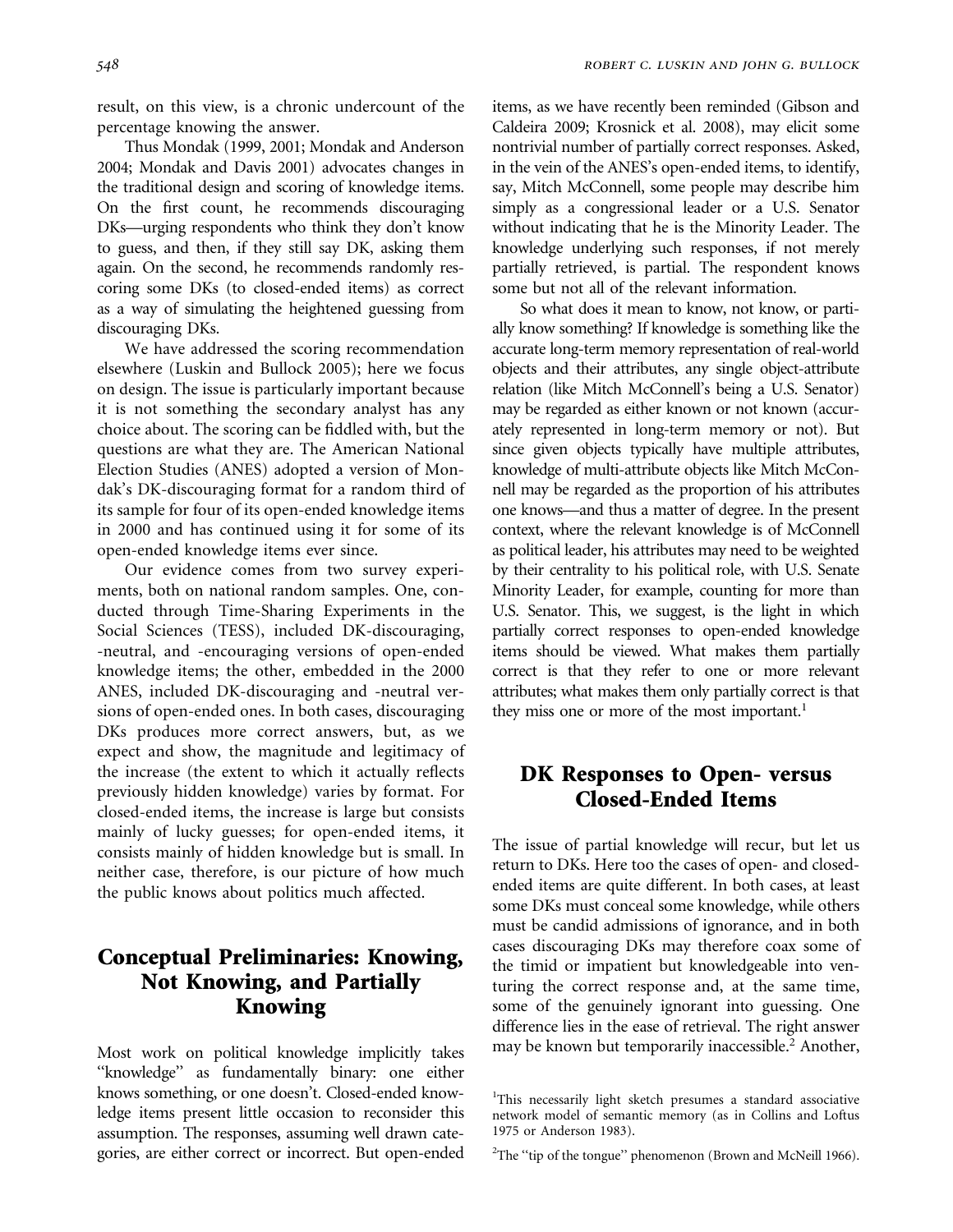we suspect bigger difference lies in the ease of guessing—and, given that one guesses, of guessing the right answer (''lucky guessing'').

On closed-ended items, guessing is a snap, lucky guessing a reasonable chance, and retrieval not a factor. Here the question is of balance—of the extent to which discouraging DKs exposes hidden knowledge more or less than it stimulates lucky guessing. Our money is on the lucky guessing, and by a wide margin. The task is simply to choose from a menu, and most respondents want to oblige the interviewer and/or avoid looking ignorant. Hence almost everyone who knows the answer can be expected to give it, which is to say that the vast majority of those saying "don't know" really don't know.<sup>3</sup>

On open-ended items, guessing is much harder and rarer, lucky guessing still harder and rarer, and retrieval uncertain. In this case, the great bulk of any additional correct answers from discouraging DKs figure to reflect genuine knowledge. The question here is of magnitude. Discouraging DKs must uncover some hidden knowledge, but how much? Past results suggest that it may not be much. The DK responses (to open- as to closed-ended items) come from the least knowledgeable respondents, as gauged by other, independent knowledge items (Luskin and Bullock 2005).4 Here, too, therefore, ''don't know'' may preponderantly mean ''don't know.'' But let us see.

### The TESS and ANES Experiments

Our data on closed-ended items come from a Time-Sharing Experiments in the Social Sciences (TESS) survey administered by telephone from October, 2004 through January, 2005. Interviewers from the

4 Respondents giving DK responses to the DK-neutral open-ended items in the 1988 ANES average only 26.5% correct on an independent closed-ended knowledge measure, compared to 41.2% of those answering incorrectly and 50.4% of those answering correctly. Note that even the DK-responders' achieve a distinctly nonzero mean on the independent knowledge index because even those who know absolutely nothing about the item to which they are saying DK may nonetheless know the answers to—or guess luckily on—other items. We present the corresponding figures for the open-ended knowledge items in the 2000 ANES in n. 17 below. Indiana University Center for Survey Research collected data from a national household sample of 1,507 respondents, with a response rate of 30.8%.

The experimental manipulation, applying to three closed-ended knowledge items, lay in randomly assigning respondents to one of three conditions, differing only in the encouragement versus discouragement of DK responses. The items ask whether the federal budget deficit has ''got smaller,'' ''stayed about the same,'' or ''got larger'' over the past four years (roughly George W. Bush's first term); whether "the term of a United States Senator" is two, four, six, or eight years; and whether the responsibility for ''nominat[ing] judges to the federal courts'' is ''the President's, the House of Representatives', the Senate's, [or] the Supreme Court's.'' We refer to these three items, for which the DK treatment is experimentally varied, as ''dependent.''

In the first, DK-discouraging condition, 893 respondents were told, ''If you aren't sure of the answer, we'd be grateful if you could just give your best guess,'' were given no explicit DK option, and were probed once for a substantive response if they nonetheless said DK. In the second, DK-encouraging condition, 321 respondents were told ''Many people have trouble answering questions like these. So if you can't think of the answer, don't worry about it. Just tell me, and we'll move on to the next one."<sup>5</sup> They were then offered an explicit DK option for each question. In the third, DK-neutral condition, 293 respondents were simply asked the questions, with no preamble encouraging or discouraging DKs and neither any explicit DK response option nor any probing of initial DKs. The ANES used this last, DK-neutral approach for factual knowledge items until 2000. As we shall see, this condition turns out to be important for interpreting the effects of the other two.

Another seven knowledge items are ''independent,'' in the sense of being outside the experimental manipulation—asked of all respondents in exactly the same, DK-neutral form. These ask ''what job or political office is currently held by Dick Cheney,'' whether it is ''the President's, the Attorney General's, the Senate's, or the Supreme Court's'' responsibility ''to determine if a law is constitutional or not,'' ''what fraction or percentage of the U.S. Senate and House is required to override a presidential veto,'' whether the respondent's state could prohibit an adult woman from having an abortion during the first three months of her pregnancy, whether Bush was closer to the position that ''the government

<sup>&</sup>lt;sup>3</sup>Rampant guessing on knowledge items is of a piece with cognitively empty responses to closed-ended attitude items. Many people claim familiarity with fictional historical figures, books, scientific terms, and all manner of other objects (Paulhus et al. 2003). Many claim to favor or oppose fictional legislation (Bishop 2005), and providing such pseudo-opinions is negatively correlated with actual knowledge of real objects in the same domain (Sturgis and Smith 2009).

<sup>&</sup>lt;sup>5</sup>Similar to the preface recommended by Delli Carpini and Keeter (1996).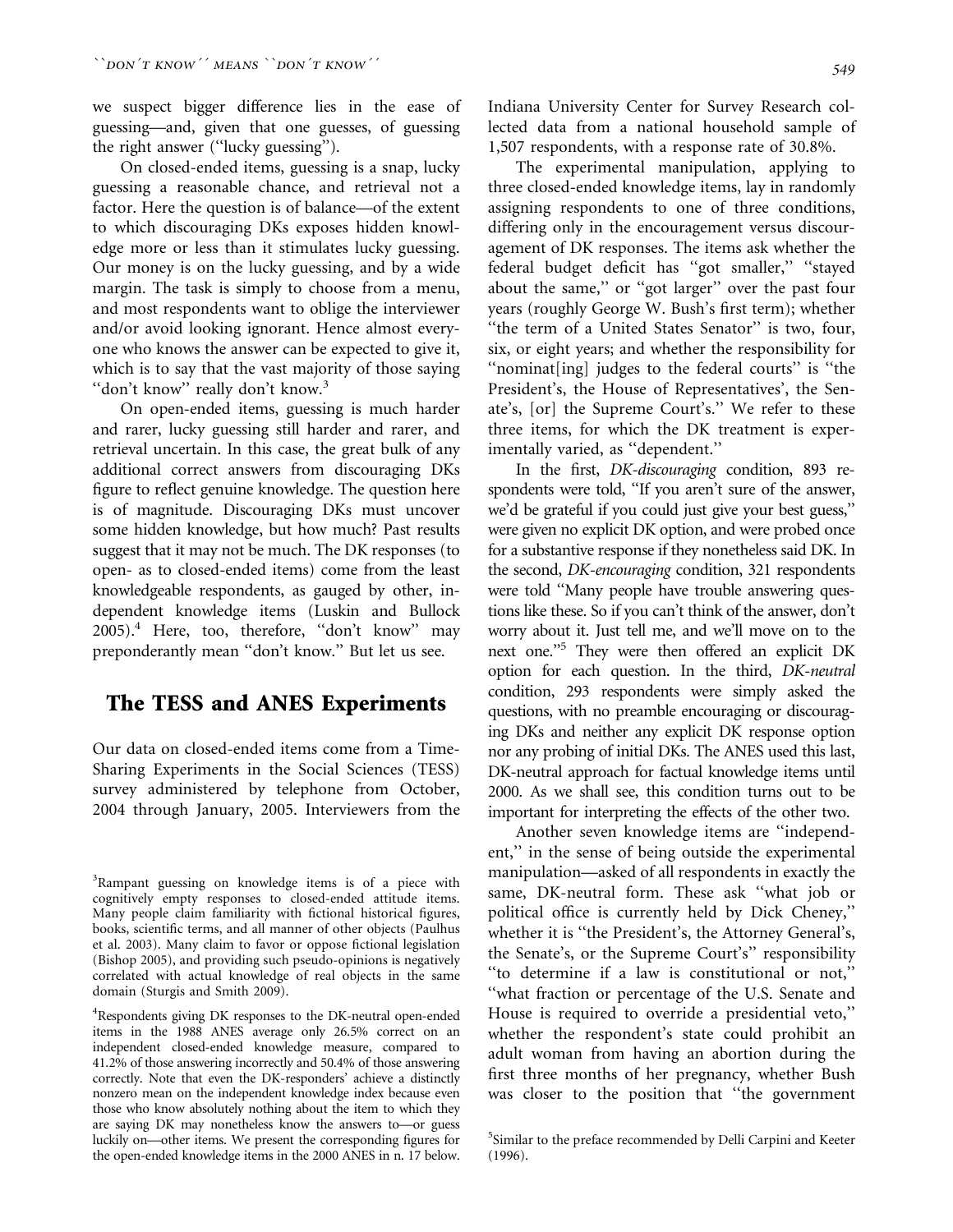should pay for all medical and hospital expenses for everyone'' or the position that ''individuals or private insurance companies should pay for all medical and hospital expenses,'' which of the same two positions Kerry was closer to,<sup>6</sup> and whether the "federal government currently spend[s] the least'' on ''Medicare, foreign aid, national defense, or education.''7

Table 1 shows the percentages answering correctly, incorrectly, and DK. With the exceptions of the deficit-trend dependent item and the Cheney independent item, which were answered correctly by more than 80% and more than 90%, the percentages answering correctly are in the range familiar from other studies (Delli Carpini and Keeter 1996). But the most important point here is the experimental manipulation's effect. The DK-encouraging condition produced the most DKs (averaging 21.8%), the DK-discouraging condition the fewest (averaging 1.4%). The DK-neutral condition was in-between but far closer to the DK-discouraging one (averaging 4.2%). All these differences are pairwise significant at  $p < .05$  by a one-tailed test.

The asymmetry, however, is important. The DKencouraging condition increased DKs far more than the DK-discouraging condition decreased them.8 Urged neither to admit ignorance nor to venture an answer despite feeling uncertain, almost everyone chooses a substantive answer. These are multiplechoice questions, after all, so why not? In practice, therefore, DK-discouragement is not very different from DK-neutrality. Mondak (2001) and Sturgis et al. (2008), contrasting DK-discouraging and DK-encouraging conditions, find a big difference between them—as do we—but the addition here of the DKneutral condition shows that it is the encouraging, not the discouraging, that is responsible.

Our data on open-ended items come from a national random sample experiment within the 2000 ANES (also analyzed by Bennett 2001 and Mondak and Davis 2001). Here there were two conditions, DK-discouraging and DK-neutral. The dependent knowledge items asked respondents to identify the "job or political office[s]" held by Tony Blair, Trent Lott, William Rehnquist, and Janet Reno. The DKdiscouragement consisted only of a probe of initial

TABLE 1 Responses to Closed-Ended Knowledge Items

| <b>Dependent Items</b>                |       | Correct Incorrect | DK    |
|---------------------------------------|-------|-------------------|-------|
| <b>Senate Term</b>                    |       |                   |       |
| DK-encouraging                        | 31.2% | 47.0%             | 21.8% |
| DK-neutral                            | 43.0  | 53.6              | 3.4   |
| DK-discouraging                       | 41.9  | 57.6              | 0.6   |
| <b>Nominating Judges</b>              |       |                   |       |
| DK-encouraging                        | 44.9  | 20.2              | 34.9  |
| DK-neutral                            | 54.8  | 38.0              | 7.2   |
| DK-discouraging                       | 54.0  | 43.0              | 3.0   |
| Deficit Trend                         |       |                   |       |
| DK-encouraging                        | 81.6  | 9.7               | 8.7   |
| DK-neutral                            | 88.1  | 9.9               | 2.0   |
| DK-discouraging                       | 86.1  | 13.3              | 0.6   |
| Mean                                  |       |                   |       |
| DK-encouraging                        | 52.5  | 25.7              | 21.8  |
| DK-neutral                            | 62.0  | 33.8              | 4.2   |
| DK-discouraging                       | 60.7  | 38.0              | 1.4   |
| <b>Independent Items</b>              |       |                   |       |
| Cheney name recognition               | 94.5  | 5.5               | 0.0   |
| Determining constitutionality         | 77.3  | 19.7              | 3.0   |
| Overriding veto                       | 37.8  | 62.2              | 0.0   |
| Abortion legal, first<br>three months | 70.5  | 22.8              | 6.7   |
| Bush health care                      | 50.8  | 45.0              | 4.2   |
| Kerry health care                     | 41.3  | 52.3              | 6.5   |
| <b>Budget allocations</b>             | 9.8   | 87.0              | 3.2   |
| Mean                                  | 54.0  | 42.6              | 3.4   |

DK responses; there was no DK-discouraging preface. For additional design details, we refer readers to Mondak and Davis (2001) and the ANES codebook.

As has recently emerged, the Rehnquist item elicited a sizable number of partially correct responses, identifying him, for example, as ''a judge'' or a ''member of the Supreme Court'' (Gibson and Caldeira 2009), and that discovery has also served as a reminder that open-ended items generally elicit at least some partially correct responses, most of which the ANES has traditionally coded as incorrect (Krosnick et al. 2008). There may therefore be some knowledge hidden in the ''incorrect'' responses, in addition to whatever is hidden in the DKs—and the effect of discouraging DKs may seem smaller than it is, to the extent that some of the additional substantive responses it produces are also partially correct but coded as incorrect.

The ANES is now embarked on a project to recode the responses to past open-ended knowledge questions more finely. In the meantime, we take two tacks. The first is to take the ANES's existing codings at face value, on the grounds that if we make only the

<sup>&</sup>lt;sup>6</sup>Being "right in the middle" was also a response option for the Bush and Kerry health care placements and was coded as wrong (in keeping with the results in Luskin and Bullock 2005).

<sup>&</sup>lt;sup>7</sup>These all followed, and thus could not affect, the dependent knowledge items.

<sup>&</sup>lt;sup>8</sup>The DK-neutral *independent* knowledge items average only 3.4% DKs, still slightly closer to the 1.4% in the DK-discouraging condition.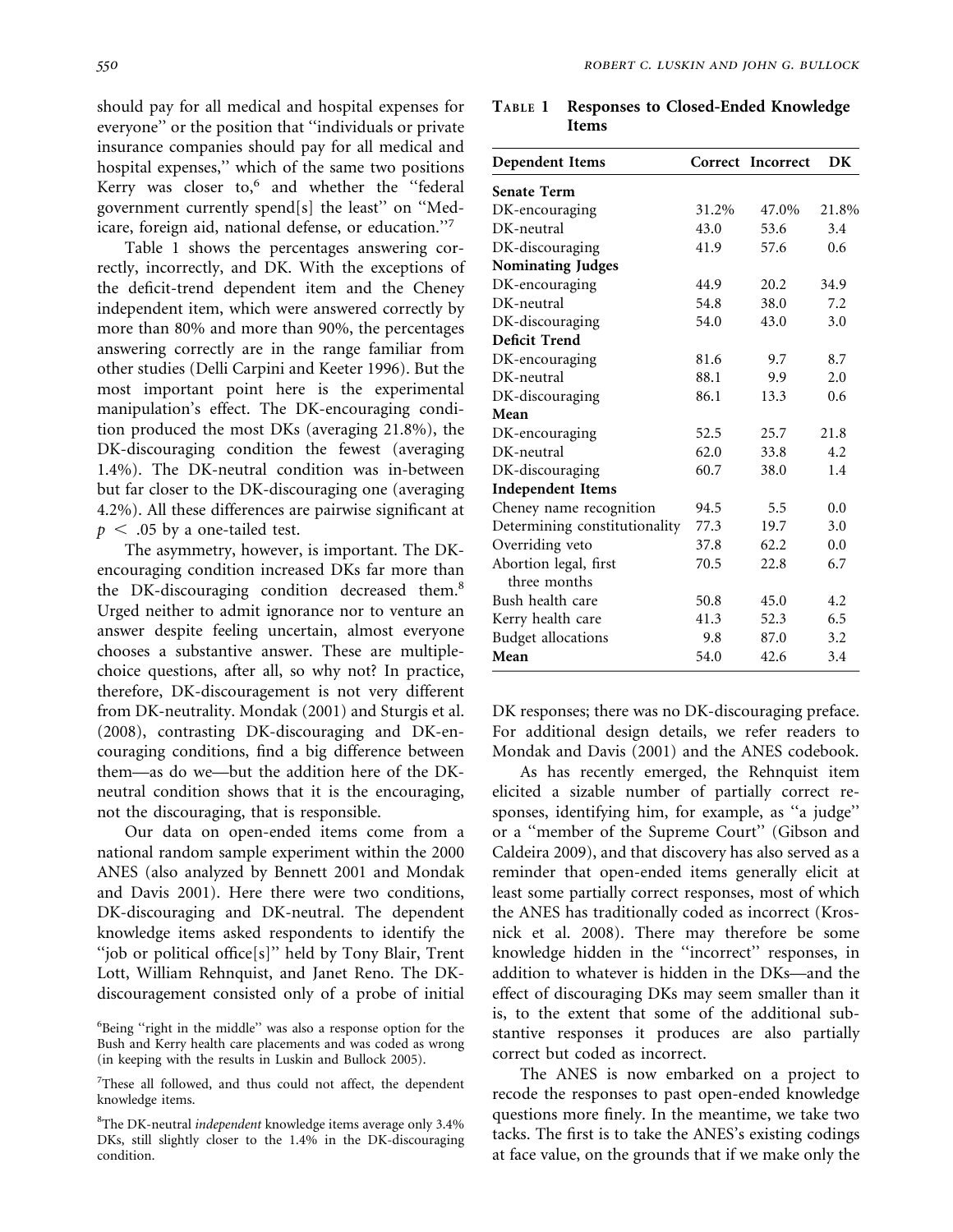binary correct-incorrect distinction, the vast majority of the partially correct responses are just that, not quite correct. Of course a better solution, once all the original transcripts have been suitably recoded, would be to give these responses the part credit they deserve. Pending that, our second tack is to use side evidence and deliberately too-generous assumptions to get a sense of the largest difference an appropriate part-credit scoring could possibly make.

## Descriptive Validity

The DK treatment may affect both description (of the public's level of knowledge) and correlation (between measured and actual knowledge). Here we focus on description. The consequences for correlation, described in the online Appendix A, turn out to be similar.<sup>9</sup>

#### Closed-Ended Items

Discouraging DKs to closed-ended items does produce a higher percentage of correct answers, at least in comparison to encouraging them. A glance back at Table 1 shows that the mean percentage of dependent knowledge items answered correctly is 8.2% higher in the DK-discouraging than in the DK-encouraging condition. The DK-neutral condition, surprisingly, averages still slightly higher, but the reason seems to be simply that the gods of random assignment have given us a DK-neutral sample that is slightly more knowledgeable than the DK-discouraging one. The DK-neutral sample's mean percentage correct is 1.3% higher than the DK-discouraging one's on the dependent knowledge index but also 1.8% higher on the independent knowledge index, consisting of items not subject to the experimental manipulation. So DK-discouragement does not actually reveal *less* knowledge than DK-neutrality—but neither does it reveal detectibly more. Again the treatment that makes a difference is DK-encouragement.

But does encouraging DKs or discouraging them (or, almost equivalently, doing neither) make for more accurate description? The answer depends on the extent

to which discouraging DKs actually reveals hidden knowledge, versus merely giving that impression, on account of lucky guessing. Let the percentages responding correctly, incorrectly, and DK in the three conditions be  $C_e$ ,  $C_p$ , and  $C_d$ ;  $I_e$ ,  $I_p$ , and  $I_d$ ; and  $D_e$ ,  $D_p$ , and  $D_d$ . If all but  $D_d$  of the DK-responders in the DKencouraging and DK-neutral conditions were instead to guess blindly, thus equalizing the percentages of DKs at  $D_d$ , the expected increases in the percentages answering correctly by guessing luckily would be  $G_n \equiv (D_n - D_d)/J$ and  $G_e \equiv (D_e - D_d)/J$ , where J is the number of response categories. The expected percentages correct under this scenario,  $C'_n = C_n + G_n$  and  $C'_e = C_e + G_e$ ,

can then be compared to the percentage actually answering correctly in the DK-discouraging condition,  $C_d$ . The differences  $C_d - C'_n$  and  $C_d - C'_e$  estimate the extent to which  $C_d$  exceeds  $C_n$  and  $C_e$  because of hidden knowledge, as opposed to lucky guessing. Since  $C_d - C_n = (C_d - C'_n) + G_n$  and  $C_d - C_e =$  $(C_d - C'_e) + G_e$ , the differences between the percentages answering correctly in the DK-discouraging and the other two conditions can also be partitioned into the gains from hidden knowledge  $(C_d - C'_n)$  and  $C_d - C'_e$ versus lucky guessing  $(G_n \text{ and } G_e)$ .

The results, in Table 2, show blind guessing to be a pretty good approximation of what DK-responders do when compelled to give substantive answers. The last four columns give the punch lines. Discouraging the DKs in the DK-neutral condition would apparently uncover no appreciable hidden knowledge. As previously noted, there is no increase here to partition. Discouraging the DKs in the DK-encouraging condition would reveal some hidden knowledge (5.4%) on the Senate item but very little (1.1% and 1.6%) on the other two items. The average is only 2.4%.10

But this is still only half the story. Discouraging DKs not only reveals hidden knowledge but increases lucky guessing. Thus the most important lesson from Table 2 lies in the comparison of the  $C_d - C_e'$  and  $G_e$ columns, which show that the increase in lucky guessing is roughly as great as the uncovering of hidden knowledge for the Senate item and far greater for the other two items. On average, discouraging DKs does nearly twice as much harm (5.7%) as good (2.8%). On closed-ended items, we do best to take those saying DK at their word.

<sup>&</sup>lt;sup>9</sup>They need not have been. To illustrate, let two indicators of the conceptual variable  $x^*$  be  $x_{i1} = a_1 + x_i^* + u_{i1}$  and  $x_{i2} = a_2 + x_i^* + ...$  $u_{i2}$ , where the error terms  $u_1$  and  $u_2$  both have zero means and are independent of  $x^*$ . If  $a_1$  exceeds  $a_2$  in absolute value but the variance of  $u_2$  exceeds that of  $u_1$ , the expected value of  $x_1$  will be further from that of  $x^*$ , yet the correlation between  $x_1$  and  $x^*$  will be higher than that between  $x_2$  and  $x^*$ .

 $10$ For similar results on a quota sample of the United Kingdom, see Sturgis, Allum, and Smith (2008, 96–97). Sanchez and Morchio (1992) also report similar results for the effectively closed-ended items about party control of the House and Senate in the 1984 ANES.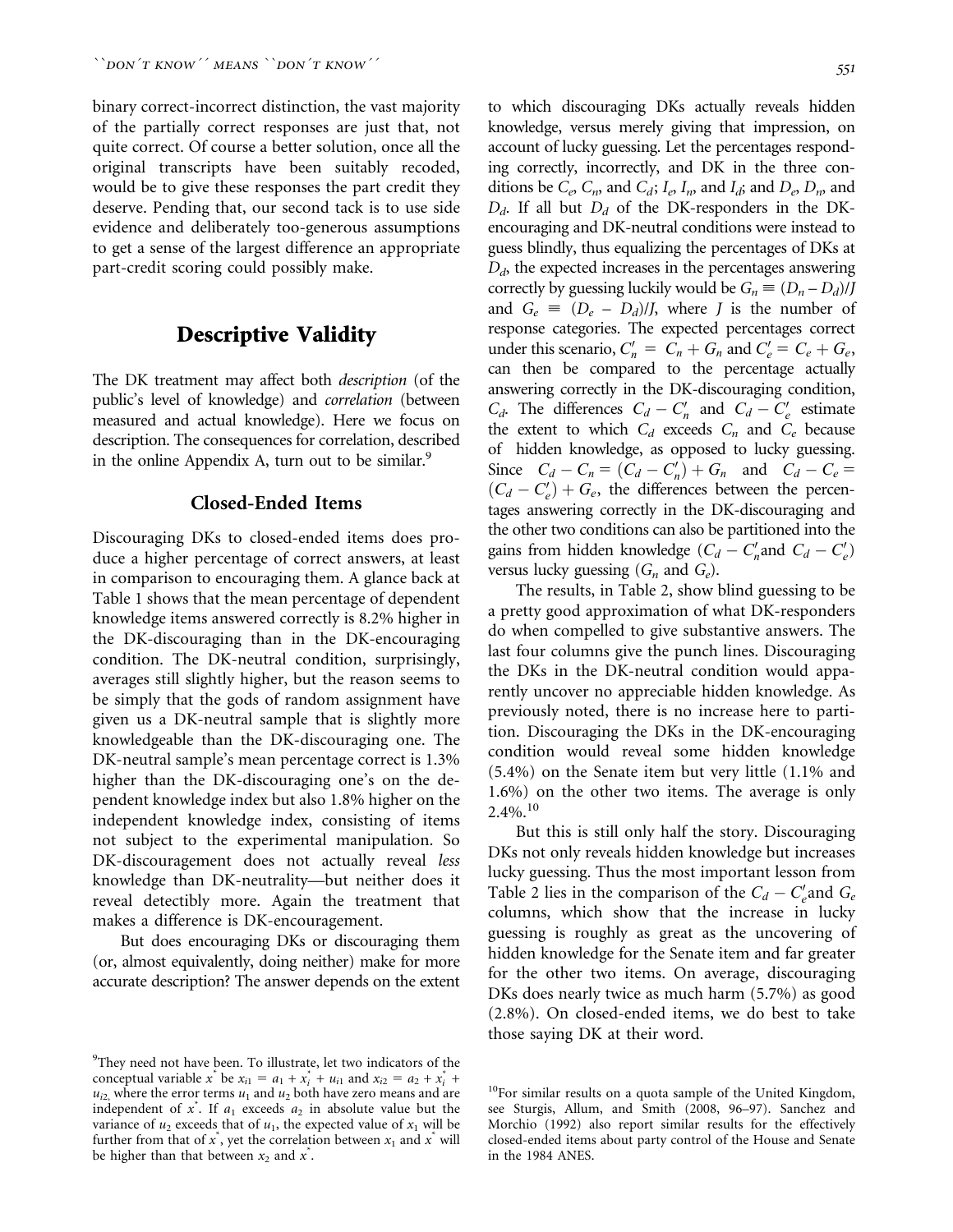|                   |                                     | Percentage Correct              |                              | <b>Blind Guessing</b><br>With             |                                       | Improvement over<br><b>Blind Guessing</b> |                                       | Lucky Guessing                             | Increase in                 |
|-------------------|-------------------------------------|---------------------------------|------------------------------|-------------------------------------------|---------------------------------------|-------------------------------------------|---------------------------------------|--------------------------------------------|-----------------------------|
|                   | encouraging<br>$\widehat{C}$<br>DK- | neutral<br>DK-<br>$\widehat{C}$ | discouraging<br>DK-<br>$C_d$ | encouraging<br>From DK-<br>$\binom{C}{2}$ | From DK-<br>neutral<br>$\binom{C}{r}$ | encouraging<br>From DK-<br>$(C_d - C'_e)$ | From DK-<br>$(C_d - C'_n)$<br>neutral | encouraging<br>From DK-<br>$\widehat{G_e}$ | neutral $(G_n)$<br>From DK- |
| senate term       | 31.2                                | 43.0                            | 41.9                         | 36.5                                      | 43.7                                  | 54                                        | $-1.8$                                | 53                                         |                             |
| Nominating judges | 44.9                                | 54.8                            | 54.0                         | 52.8                                      | 55.8                                  |                                           | $-1.9$                                | $\rm ^{8.0}$                               | $\overline{0}$              |
| Deficit trend     | 81.6                                | 88.1                            | 86.1                         | 84.3                                      | 88.6                                  | $\ddot{\text{8}}$ .                       | $-2.4$                                | 2.7                                        | 0.5                         |
| Mean              | 52.5                                | 62.0                            | 60.7                         | 57.9                                      | 62.7                                  | 2.8                                       | $-2.0$                                | 5.3                                        | $\frac{8}{2}$               |

TABLE 2 Hidden Knowledge vs. Lucky Guessing on Closed-Ended Items

TABLE 2 Hidden Knowledge vs. Lucky Guessing on Closed-Ended Items

#### Open-Ended Items

In the open-ended case, where the question is simply how much hidden knowledge is revealed, Table 3 shows that probing open-ended DKs converts very few to substantive responses, and still fewer to correct substantive responses (as Bennett 2001 also observes). The percentage of DKs remaining DKs exceeds 80% for every political figure but Reno and is 62% even for Reno. Of those venturing substantive answers, moreover, the great majority—66.7% for Blair, 95.6% for Lott, 94.9% for Rehnquist, and 61.2% for Reno—answer incorrectly.11 Overall, then, the percentage of the probed DKs giving a substantive response and getting it right was only 14.6% for Reno, 6.0% for Blair, and under 1.0% for both Lott and Rehnquist. Across the four items, only 36, or 4.4%, of the 809 probed DKs became correct answers. Even these small increments, moreover, are percentages only of the initial DKs. The impact on the percentage of the whole sample answering correctly is still smaller. The largest increase is only 2.9% (for Rehnquist), the average only 1.7%.

In a couple of ways, to be sure, these numbers are a shade too low. The first lies in the interviewing. The ANES interviewers did not actually probe quite all the DKs in the DK-discouraging condition, and some of the un-probed DKs might have become correct answers. The second lies in the coding. Some of the second-try substantive responses coded as incorrect may be partially correct.

But let us bound the effects of these distortions by making some deliberately generous assumptions. In the first case, we assume that the un-probed DKs would have become correct answers just as often as the probed (whereas in fact the interviewers often neglected to probe because they could see it would be futile).<sup>12</sup> In the second case, we assume all partially correct responses to be worth the .725 estimated by Mondak and Davis (2001) (whereas many—Rehnquist as merely "a judge," e.g.—are arguably worth less); that every response coded as incorrect is partially correct (whereas many, presumably most, are not); and that no partially correct response is oppositely miscoded as correct (whereas some, as we know from Krosnick et al. 2008, clearly are).<sup>13</sup> Combined, the resulting adjustments increase the

 $(p \text{ also } = .09).$ 

also =  $.09$ ).

 $\theta$ 

 $11$ Computed from Table 3.

<sup>&</sup>lt;sup>12</sup>Personal communication from Patricia Luevano, Senior Systems Analyst at the ANES.

<sup>13</sup>Examples include the ''English pres or whatever'' and the ''Head of England'' for Tony Blair—the first always coded as correct, the second sometimes so. See Krosnick et al. (2008).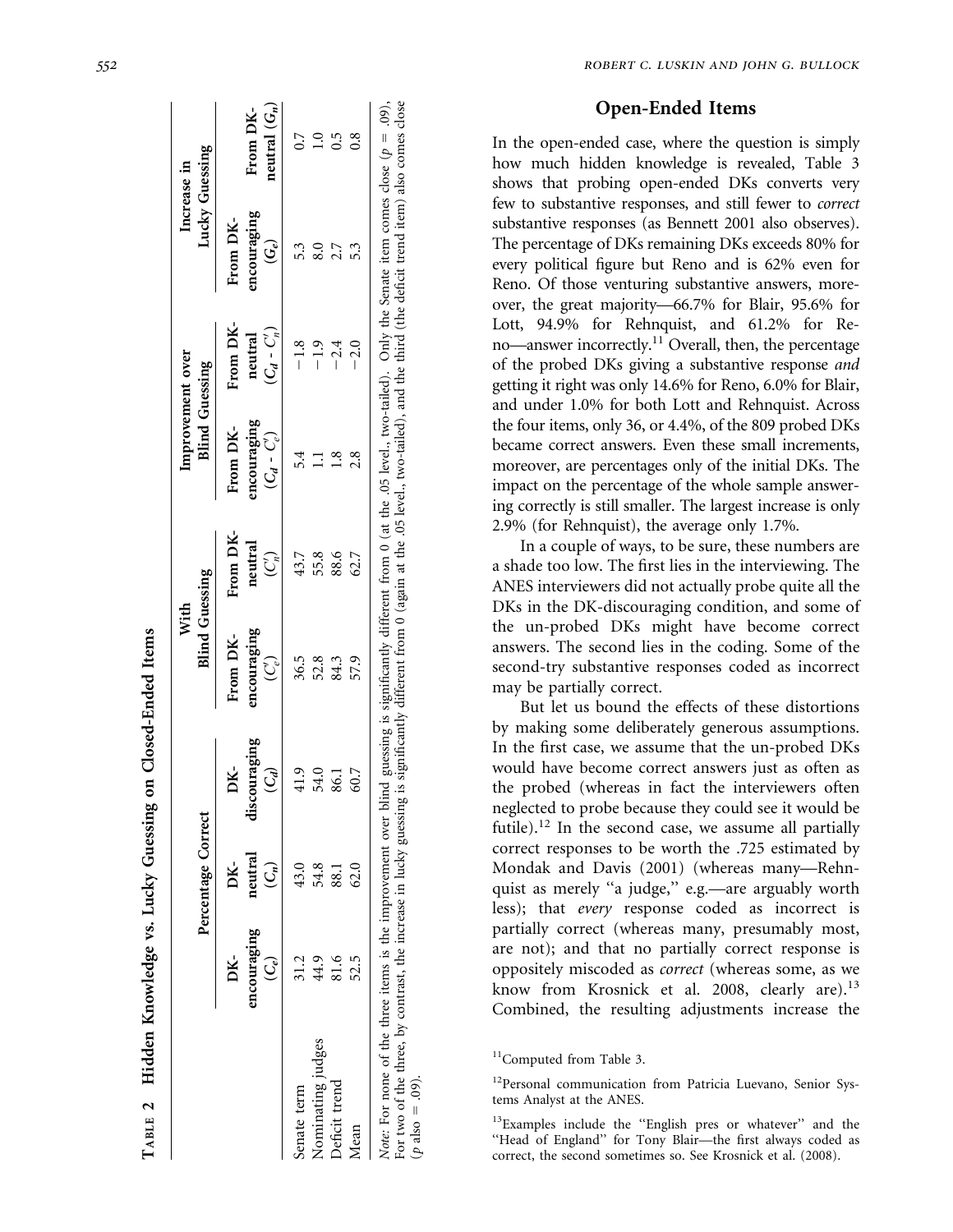|                   | DK-Neutral ( $n = 1025$ ) |           |            | DK-Discouraging $(n = 530)$ |            |            | Probed DK-Discouraged<br><b>DKs</b> |                  |            |
|-------------------|---------------------------|-----------|------------|-----------------------------|------------|------------|-------------------------------------|------------------|------------|
|                   | Correct                   | Incorrect | DK         | Correct                     | Incorrect  | DK         | Correct                             | <b>Incorrect</b> | DK         |
| <b>Tony Blair</b> | 33.9 (347)                | 7.1(73)   | 59.0 (605) | 35.7 (189)                  | 13.0(69)   | 51.3 (272) | 6.0(13)                             | 11.9(26)         | 82.1 (179) |
| <b>Trent Lott</b> | 8.3(85)                   | 25.4(260) | 66.3(680)  | 9.4(50)                     | 31.5(167)  | 59.0 (313) | 0.8(2)                              | 17.8(43)         | 81.3 (196) |
| William           | 9.6(98)                   | 29.0(297) | 61.5(630)  | 12.5(66)                    | 35.7 (189) | 51.9 (275) | 0.9(2)                              | 16.8(37)         | 82.3 (181) |
| Rehnquist         |                           |           |            |                             |            |            |                                     |                  |            |
| Janet Reno        | 54.7 (561)                | 16.1(165) | 29.2 (299) | 55.8 (296)                  | 20.4(108)  | 23.8 (126) | 14.6 (19)                           | 23.1(30)         | 62.3(81)   |
| Mean              | 26.7                      | 19.4      | 54.0       | 28.3                        | 25.1       | 46.5       | 4.4                                 | 16.8             | 78.7       |

TABLE 3 DK-Discouraging versus DK-Neutral Responses to Open-Ended Items

Note: Entries are percentages of the relevant sample, followed by the raw numbers of respondents in parentheses.

estimated effect of discouraging DKs to an average of 5.9%. The online Appendices B and C trace the calculations in greater detail. But again the generous assumptions make this a ceiling—well above the actual effect, which might more plausibly be something like half-way back toward the raw mean difference of 1.7%, say around 3.8% (strikingly close to the 3.7% estimate derivable from Mondak and Davis's 2001 Tallahassee data, which do distinguish partially correct responses).<sup>14</sup>

# Distributional Implications: How Knowledgeable a Public?

Discouraging DKs does paint a more comforting picture of the public's knowledge of politics—but, as the foregoing shows, only slightly so in the openended case and spuriously so in the closed-ended one. Anyone searching for large caches of hidden knowledge, it appears, should look elsewhere.

Consider first our closed-ended items. With DKs discouraged, the mean percentage answering correctly is 60.7%, but that includes a lot of lucky guessing. With DKs encouraged, the mean drops to 52.5%, although that misses a smaller amount (2.8%) of hidden knowledge. Adding that last back in edges the mean back up to 55.3%. But that is still too high. There is a lot of guessing, some of it lucky, even when DKs are encouraged. A global correction for guessing—applied to all substantive responses, not just the increment from discouraging DKs—drops

the mean DK-discouraging and -encouraging percentages correct to 47.1% and 40.7%, a reasonable estimated range for the mean percentage actually knowing the answers.<sup>15</sup>

The percentages answering our open-ended items correctly run still lower, as the percentages answering open-ended items correctly characteristically do (Delli Carpini and Keeter 1996, Appendix 2; Mondak 2001). Even with DKs discouraged, the mean is only 28.4%. And even our deliberately overshot adjustments for inconsistent probing and partially correct second-try responses increase it to only 32.6%. More realistic adjustments would knock it back again, by at least a percent or two. The surviving DKs, moreover, are unlikely to be hiding much additional knowledge. In both conditions, those initially responding DK score decidedly lower on the independent knowledge index described in the online Appendix A than those responding incorrectly, which suggests that that there was not much knowledge in the initial DKs to begin with.<sup>16</sup> And, as we have just seen, probing those initial DKs only rarely produces additional correct answers, which suggests that there is not much more to extract.

We may also briefly note the existence of parallel consequences for the conditional distributions of knowledge with respect to gender (men versus women), education (college or more versus no college), and race (white versus nonwhite). For

<sup>&</sup>lt;sup>14</sup>Based on their Table 2, the mean percentage of DK-discouraged respondents giving partially correct responses to open-ended ANES-type items about Al Gore, Newt Gingrich, Trent Lott, and William Rehnquist is 5.1%. Valued at .725 (their estimate), the partially correct responses increase the mean percentage responding correctly by only 3.7%.

 $15$ And broadly consistent with Delli Carpini and Keeter (1996), whose round-up of 612 (231 distinct) knowledge items averages 45.5% correct. Some of these items are open-ended, bringing the average down, but the closed-ended items were uncorrected for guessing, bringing it up.

<sup>&</sup>lt;sup>16</sup>Those responding DK, incorrectly, and correctly to the dependent knowledge items average 37.9%, 48.2%, and 60.5% correct and 40.5%, 45.6%, and 59.2% correct on the independent knowledge index in the DK-neutral and -discouraging conditions, respectively. The percentages for the DK-responders are nonzero for the reasons given in n. 4.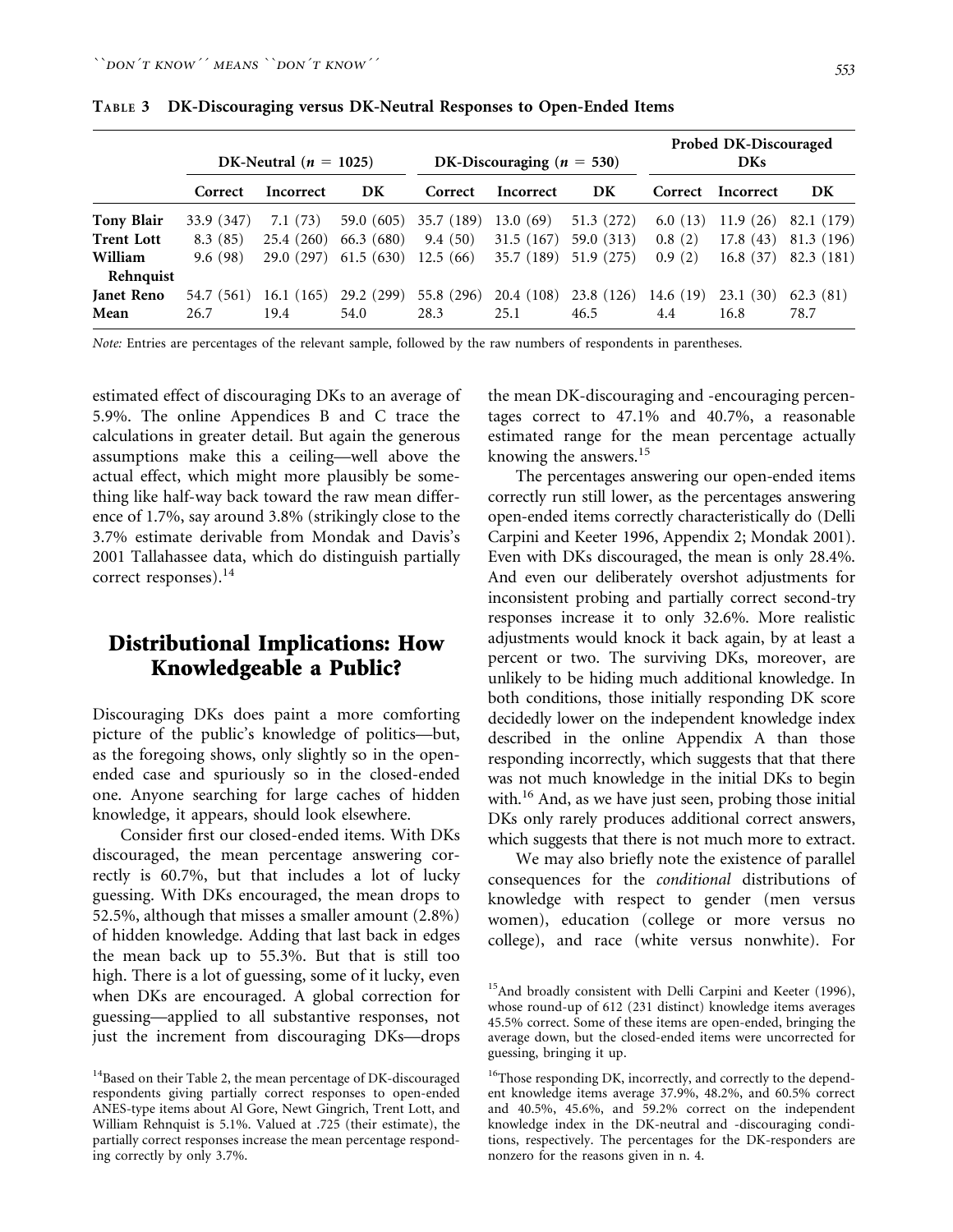open-ended items, discouraging DKs again makes little difference, perceptibly increasing the percentage answering correctly only among men and the less well educated. Again we take these small increments as descriptive improvements. For closed-ended items, on the other hand, discouraging DKs again worsens the measurement, creating more lucky guessing than it uncovers hidden knowledge, and does so for everyone, albeit more for some groups than others. (See Luskin and Bullock 2010).<sup>17</sup>

#### **Discussion**

Ironically, discouraging DKs turns out to improve the measurement only for the open-ended knowledge items we have been urged to shun (Gibson and Caldeira 2009; Mondak 2001; Mondak and Anderson 2004). In the open-ended case, discouraging DKs unearths some hidden knowledge without reburying it in lucky guessing. It also slightly increases the correlations with criterion variables (as shown in the online Appendix A). In the closed-ended case, however, it worsens the measurement, especially in comparison with encouraging DKs. Here the uncovering of hidden knowledge is overwhelmed by lucky guessing. Correspondingly, the correlations with criterion variables are highest for the DK-encouraging treatment and lowest for the DK-discouraging one (again see the online Appendix A).

At a technical level, the moral for designing closed-ended items is clear. DKs should not be discouraged. The necessary preambles and probes consume interview time without producing appreciably fewer DKs.<sup>18</sup> The only question is whether to

encourage them. That also consumes interview time but reduces the measurement error introduced by guessing and increases the correlations with criterion variables (again see the online Appendix A). For open-ended items, the moral is less clear. Discouraging DKs improves the measurement, but the improvement is small and counterbalanced by practical considerations. The prefaces and probes, which still

take time, may mean not getting to ask other items. For already-collected DK-discouraged data, the morals for both formats are clear. For open-ended items, it makes sense to use the ''final answers.'' They are a small, nonreturnable gift that may or may not have been worth the price but may as well be accepted. For closed-ended items, on the other hand, the ''final answers'' should be ignored. They are overwhelmingly guesses, best left as DKs (and scored as incorrect). Unfortunately, this is only a partial remedy, since, for any given item, there is no way of recovering the would-have-been DKs emboldened to guess, even before any probing, by the DK-discouraging preamble (if there is one) or by the probing of DKs to preceding items. Indeed it would be better to have encouraged DKs. But this is the best the secondary analyst can do—this, plus, for description, a correction for guessing.

Substantively, these results are important for what they refute. Mondak's claim, recently echoed by others (Gibson and Caldeira 2009; Prior and Lupia 2008) on other grounds, is that the public's level of political knowledge is substantially higher than most of us have been thinking. If true, this would rotate our understanding of much of the rest of politics. Not 180°—knowledge levels, like all the voter, campaign, and media behaviors they are commonly thought to condition, are continua, to which mere adjectives do imperfect justice—but to some appreciable degree.<sup>19</sup> The more people actually know, the less phenomena like the policy-innocence of most ''news'' coverage can be understood in terms of public ignorance.

As we have begun to show here, however, no such reorientation seems necessary. Discouraging DKs reveals precious little hidden knowledge. It increases the chronically low percentages answering openended items correctly, but not very much. It increases the somewhat higher percentages answering closedended items correctly more sharply (in comparison with DK-encouragement), but mostly on account of lucky guessing. Indeed, what this suggests is that the

 $17$ To some extent, these effects vary by group, thus affecting some of the demographic ''gaps'' in knowledge. For open-ended items, according to which these gaps are generally smaller, discouraging DKs actually widens the gender gap, producing a distinctly larger increase in correct answers from men than from women. For closed-ended items, according to which the gaps are generally larger, discouraging DKs narrows both the gender and education gaps—partly because it uncovers more hidden knowledge among women and the less well educated, partly because it worsens the measurement less (but still worsens it) for those groups. Again see Luskin and Bullock (2010) for further detail.

<sup>&</sup>lt;sup>18</sup>Mondak (2001) presents evidence that discouraging DKs did not significantly increase interview length in his Tallahassee study or the 1998 ANES Pilot. But his comparison is to a DKencouraging treatment, with its own preamble and an explicit DK response option, the reading of which counterbalances the probing in the DK-discouraging treatment. A DK-discouraging treatment must take more time than a DK-neutral one. The clock does not pause while interviewer reads the preamble or probes DKs.

<sup>&</sup>lt;sup>19</sup>It also undermines the "extenuationist" literature To the extent that people do know a lot about politics, what is to be made of accounts of how they circumvent their ignorance?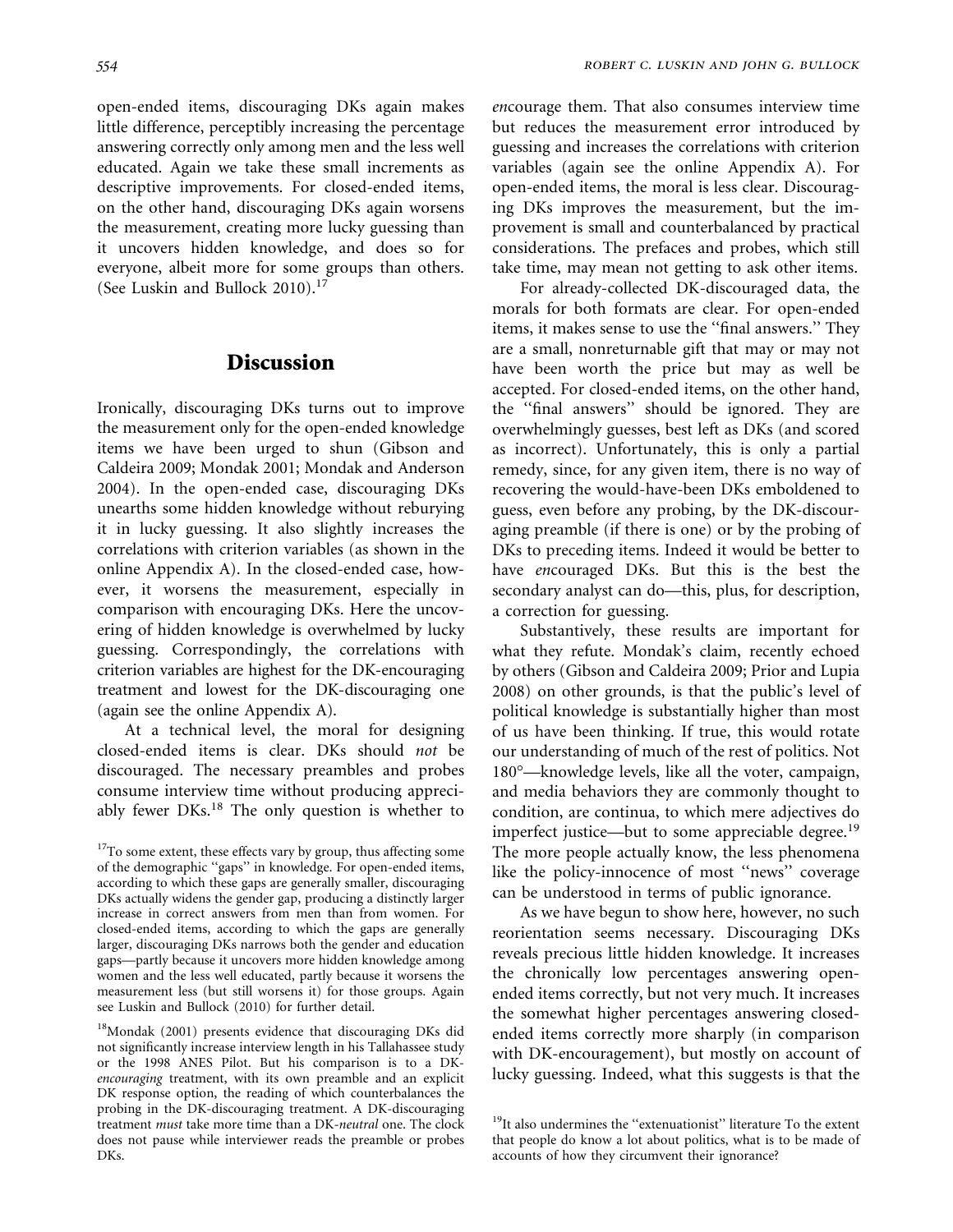standard, bleakish picture of the public's level of political knowledge, to the extent that it is based on closed-ended items uncorrected for guessing, may not be quite bleak enough.

But what of the other recent efforts at finding hidden knowledge? These too do little to alter the standard picture. Randomly recoding some DKs as correct injects a dose of simulated guessing, biasing the measurement upward and enfeebling the correlations with criterion variables (see the online Appendix A and Luskin and Bullock 2005). Shifting entirely to closed-ended items would trade the problem of temporarily inaccessible knowledge for that of lucky guessing—on the evidence here a bad trade, which may be why the correlations with criterion variables run noticeably higher with open-ended items (again see the online Appendix A and Luskin and Bullock 2005).

Nor does there appear to be a great deal of knowledge hidden in partially correct responses. Precise estimates await a universal recoding of the ANES's open-ended items, but Gibson and Caldeira (2009) have at least recoded the 2000 Rehnquist item, from which upper bounds can be can extrapolated. To do so, we assume, again generously, that every open-ended item elicits as many partially correct responses as the 2000 Rehnquist item.<sup>20</sup> We also continue all the deliberately too-generous assumptions above. In the 2000 ANES, these calculations yield a maximum adjustment for partially correct responses of 10.9%, which leaves the maximum adjusted percentage answering correctly at 38.3% (see the online Appendix C for more detail). While 10.9% may seem impressive, note again that it is only a very high ceiling. A more realistic adjustment would be much lower. And note too that 38.3% is still low—lower, in fact, than the already-low guessingcorrected percentages answering closed-ended items correctly.

Even providing monetary incentives for correct answers and much more time to summon them up does surprisingly little. Prior and Lupia (2008) report that paying a dollar for each correct answer increases the percentage answering correctly by 11%, that allowing a full day to respond increases it by 18%, and that doing both increases it by 24%, but these figures are percentage increases, rather than increases in the percentages (the conventionally defined treatment effects). These latter, which can be calculated

from Prior and Lupia's Tables 1 and 3, are much smaller. The monetary incentive increases the percentage answering correctly by only 3.6% (from 32.1% to 35.7%), the 24-hour response interval increases it by only 6.5% (from 32.1% to 38.6%), and the two together increase it by only 7.9% (from 32.1% to 40.0%). It is hard to regard these effects, whatever they may be as percentage increases, as anything but small.<sup>21</sup>

As estimates of second-effort recall, moreover, they are overestimates. Being able to infer or research the right answer (never mind blindly guessing it) is not the same as knowing it. But the monetary incentive can be expected to induce more frequent, sometimes lucky guessing (10 of Prior and Lupia's 14 items are closed-ended) and more determined and hence sometimes shrewder inference, while the 24 hour response interval can be expected to induce easy research (asking others, looking online—this was an online survey, after all), as well as still more guessing and inference. So not all—indeed, it is fair to suspect, not much—of even these already modest increments represents actual knowledge.<sup>22</sup>

This may be why Prior and Lupia wind up retreating to describing their results as showing ''political learning skills''—in effect conceding that people do not actually appear to know much more than we thought but arguing that at least they can learn. No doubt they can. But do they? The potential is only important insofar as it leads, at appropriate junctures, to the reality. As we have seen, Prior and Lupia's results do not actually show much learning. Greater incentives or longer response intervals might produce more, but the real question is what can be expected from the incentives and learning periods voters realistically face, and the evidence on this score is not encouraging. The surveys showing how little most people know are mostly conducted just before or after national elections. If people do not exercise their ''political learning skills'' enough to find the

 $20$ <sup>20</sup>The Rehnquist item elicited more than twice as many partially correct responses as the average of the other three open-ended items in Mondak and Davis's (2001) Tallahassee data. See their Table 2.

<sup>&</sup>lt;sup>21</sup>There may be cases where a percentage increase is worth citing for elaboration or rhetorical flourish, but since percentage increases are always larger, sometimes vastly larger, than the underlying treatment effects, focusing on the percentage increases can make small effects look much larger than they are. A 1-to-2% increase in the percentage answering correctly is a 100% percentage increase, even though the percentage answering correctly has only increased by 1%. Still worse, smaller treatment effects can look larger than larger ones. As a percentage increase, a 1-to-2% increase in the percentage answering correctly would also be larger (100%) than a 20-to-35% increase (75%), even though the treatment effect is only 1% in the first case, as compared to 15% in the second.

 $22A$  correction for guessing would help, but not enough, since it would not correct for inference or research.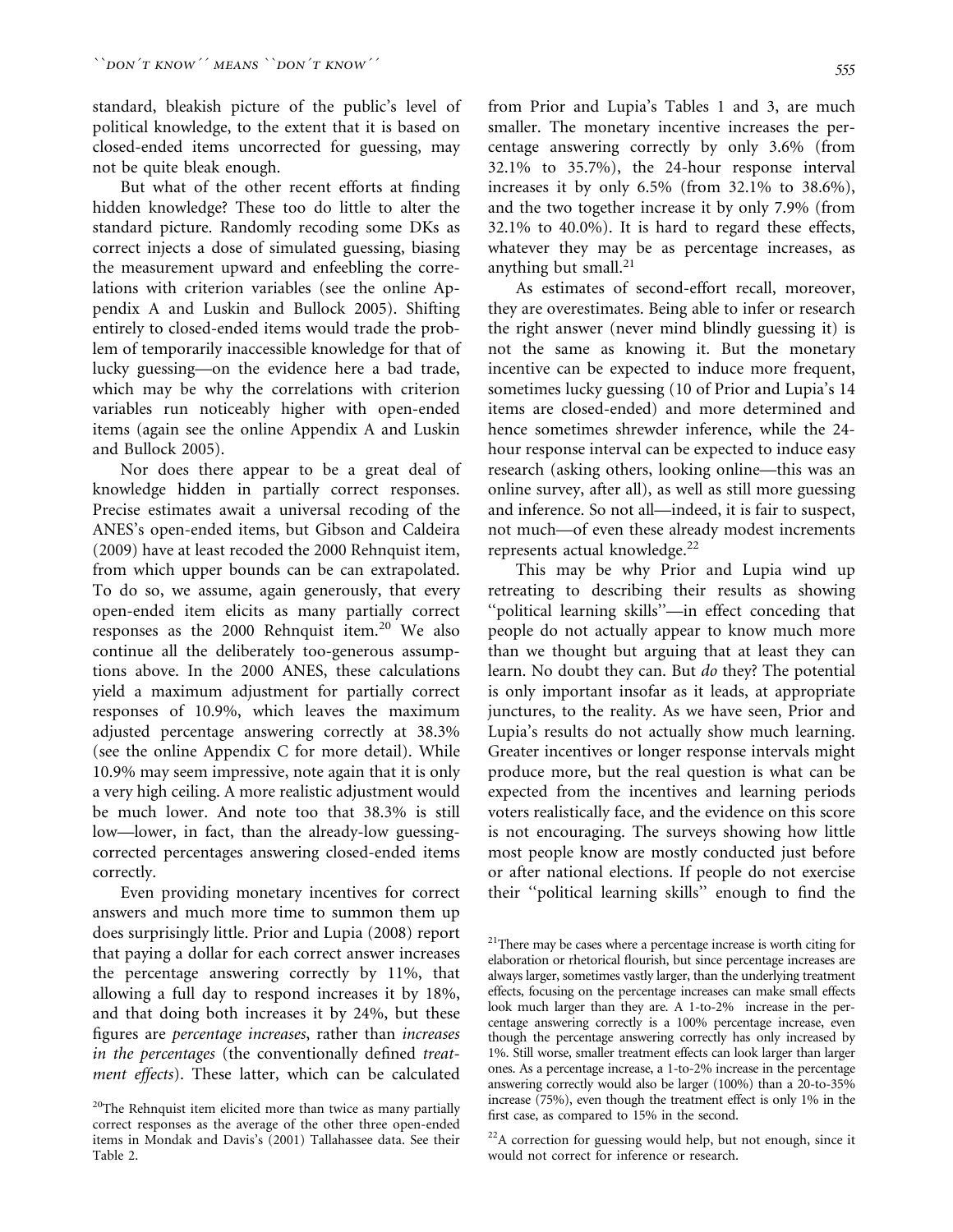right answers then, when do they?<sup>23</sup> Indeed, the timing of these surveys suggests that their results may be something of a high-water mark. Between elections, people presumably know somewhat less than the usual survey results suggest.

Let us also not forget that all knowledge measures are subject to two further discounts. First, the people we actually get to interview, a distinctly nonrandom subsample (and, at most, these days, a slender majority) of the designated interviewees, are more knowledgeable about politics than the population as a whole (Brehm 1993, 61–63). Second, the knowledge questions we ask, a distinctly nonrandom sample of the universe of potential knowledge questions, are on the grand scale of things extremely easy. The universe includes many items only policy specialists, if anyone, would know. Thus all survey questionnaires, including ours and the ANES's, involve a severe item sampling bias, toward easy knowledge items (Converse 2000; Luskin, Sood, and Helfer 2010). One needn't be an expert—needn't even be paying more than slight and occasional attention to know who the incumbent Vice-President is, what party holds the majority in the House of Representatives, or which party is more in favor of redistributive policies. Optimists may see the glass as 35–40% full rather than as 60–65% empty, but it is a thimble glass, not a ballon. For both these reasons, all knowledge measures, even corrected for guessing, run high.

Sadly, many even of the more than averagely knowledgeable respondents we actually get to interview still miss or confess they don't know the answer to many of even the relatively easy knowledge questions we ask. By and large, as we argue here, those saying they don't know really don't know. Why, when more than 20% of the population, in both the United States (Miller 2004) and Europe (Pardo and Calvo 2004), do not know that the earth revolves around the sun rather than vice versa, $24$  should we find it so hard to believe that substantially larger percentages don't know salient facts about politics?

# Acknowledgments

Earlier versions of this paper were presented at the 2005 annual meeting of the Midwest Political Science Association and at the 2005 biennial General Conference of the European Consortium for Political Research, Budapest, Hungary. The original data were collected by Time-Sharing Experiments for the Social Sciences, NSF Grant 0094964, Diana C. Mutz and Arthur Lupia, Principal Investigators. The American National Election Studies data were collected by the Center for Political Studies, University of Michigan, and are publicly available at http://www.electionstudies. org/. We have been stimulated by conversations with Larry Bartels, Jon Krosnick, and Simon Jackman and benefited from comments by John Bargh, Samuel Gosling, William Jacoby, Jeffrey Karp, Delroy Paulhus, Markus Prior, Jasjeet Sekhon, and especially James Kuklinski. Patricia Luevano and Matthew DeBell shed valuable light on the ANES data. We alone are responsible for the arguments we make. The online Appendices A, B, and C are available at http://journals.cambridge.org/JOP; the data and supporting materials at http://www.utexas.edu/cola/depts/ government/faculty/rluskin?tab=186 or http: //bullock. research.yale.edu/DK/DK.zip.

## References

- Anderson, John R. 1983. The Architecture of Cognition. Cambridge, MA: Harvard University Press.
- Bennett, Stephen Earl. 2001. '''Reconsidering the Measurement of Political Knowledge' Revisited: A Response to Jeffery Mondak.'' American Review of Politics 22: 327–48.
- Bishop, George F. 2005. The Illusion of Public Opinion: Fact and Artifact in American Public Opinion Polls. Lanham, MD: Rowan and Littlefield.
- Brehm, John. 1993. The Phantom Respondents: Opinion Surveys and Political Representation. Ann Arbor: University of Michigan Press.
- Brown, R., and McNeill, D. 1966. ''The 'Tip of the Tongue' Phenomenon." Journal of Verbal Learning and Verbal Behavior 5: 325–37.
- Collins, Allan M., and Elizabeth Loftus. 1975. A Spreading-Activation Theory of Semantic Processing. Psychological Review 82: 407–28.
- Converse, Philip E. 1964. ''The Nature of Belief Systems in Mass Publics." In Ideology and Discontent, ed. David E. Apter. New York: Free Press, 206–61.
- Converse, Philip E. 2000. ''Assessing the Capacity of Mass Electorates.'' Annual Review of Political Science 3: 331–53.

<sup>&</sup>lt;sup>23</sup>Prior and Lupia, evidently recognizing this problem, argue that much learning is motivated by the need to decide how to vote and that many interviews occur too early to catch all the predecision learning. But this argument rests on the implicit assumptions (a) that the preelection interview precedes the decision; (b) that there is such a decision, rather than just an obviating nondecision to abstain; and (c) that many respondents learn a lot between the preelection interview and deciding how to vote, yet then forget it all by their postelection interview. The first two assumptions are known to be wrong for many voters, and the third is simply implausible.

<sup>&</sup>lt;sup>24</sup>Incorporating, in the European case, a correction for guessing. Miller (2004) reports only the percentage answering incorrectly. If the ratio of incorrect responses to DKs is roughly the same as in Europe (5: 3), the guessing-corrected U.S. percentage not knowing would approach thirty. Of course all these percentages are still too low, on account of the same unit sampling bias described above.